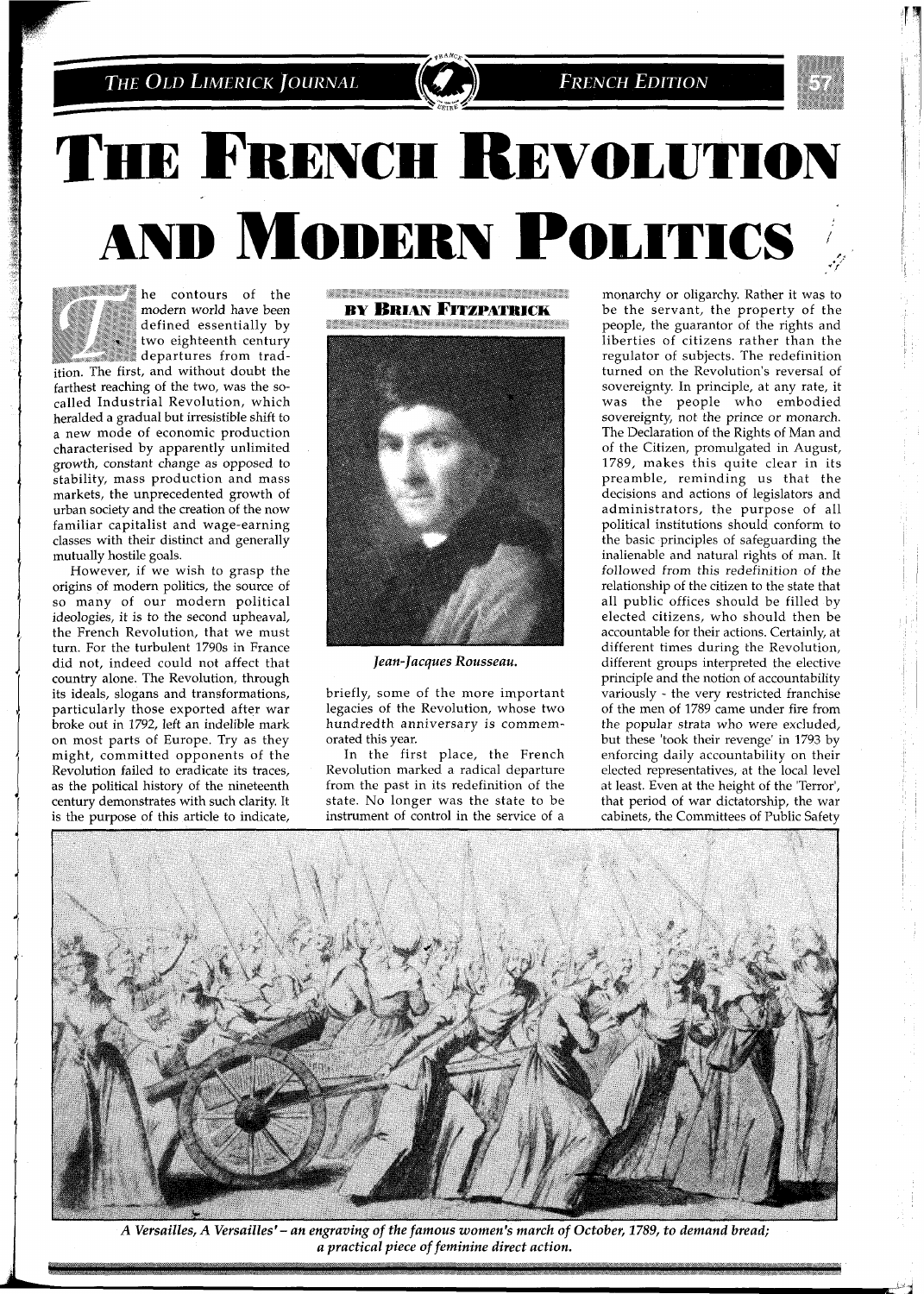THE OLD LIMERICK JOURNAL

#### **FRENCH EDITION**



Desmoulins brandishing pistols as he addresses the crowd outside the Palais-Royal.

and General Security, had to have their remit renewed every ten days by the National Convention, the elected representatives of the people. And it is worth remembering that the Convention was able to topple Robespierre and his associates when it became convinced that his policies were no longer appropriate.

The notion of popular sovereignty was itself based on the most fundamental principle enunciated by the revolutionaries, the belief that 'men are born and remain free and equal in rights' (Declaration of the Rights of Man and of the Citizen, article one). The notion that man might be a citizen and might have rights as well as obligations was a dramatic shift of emphasis to a position that we now take for granted. When taken in conjunction with the destruction ot privilege announced on the night of 4 August, 1789, and defined on 11 August somewhat less liberally, this proclamation of equal and inalienable rights was the cornerstone of the French Revolution, and was a truly revolutionary proposition as far as the nature of politics was concerned. From it stemmed logically the modern tradition of mass politics and advancement based solely on merit, of one legal system to be applied to all and open to all. During the course of the Revolution, the latter consequence, that of one law for all, proved more acceptable to many than did the notion of political democracy, although circumstances imposed this from 1792 to 1795, and it was no more than a reasonable interpretation of article six of the Declaration of the Rights of Man which stated that 'The law is the expression of the general will. All citizens have the right to participate

personally or through their representatives in its formulation'.

Personal liberty was also at the heart of the Revolution's work. Here we see an understandable reaction to the arbitrary and repressive denials of what we would now deem to be basic human rights: freedom of worship, freedom of thought, freedom of speech. The Revolution's basic definition of freedom was utilitarian and expressed in the Declaration of the Rights of Man as 'being able to undertake anything as long as it does not harm others'. It was up to the law to ensure that one citizen's liberty did not curtail the natural rights of another citizen. These basic liberties did make a significant difference. Men had the right to think differently than their landlords or employers, at least in law; Jews and Protestants had the right to worship freely and publicly - no small change given the former monopoly of the Roman Catholic church on religious matters, and the minimal concession of tolerance of the Protestant denominations embodied in the 1787 Edict of Toleration after a century of official intolerance of Protestantism.

It is of great importance to note that the rights and liberties set out in the declarations and decrees of the National Assembly had a universal import. The revolutionaries were not talking about the rights of the Frenchman or of the French citizen. The 'lessons' of 1789 and the ideals of the Revolution were universal. This is what made the French Revolution a European affair from the very beginning. If the French could establish a political system based on the rights of man and on popular sovereignty, why could other peoples not

do the same? Freedom was not restricted to France.

If the early phase of the Revolution was concerned with freedom and rights of the citizen, war, self-inflicted in 1792, led to an extension of the role of the state once again. More than one commentator has seen in the First French Republic's war effort the origins of modern totalitarianism, the subordination of the individual's rights to the claims of the state in a manner much more comprehensive than any *ancien regime* state could have contemplated. Defence of the Republic led to the mobilisation of the entire population in the war effort. It led to rationing and to the Terror  $-$  the enforced acquiescence of the population in the national struggle on pain of ostracization, confiscation of property, imprisonment and finally death. The concept of the sovereignty of the people was never lost, but the way in which it was interpreted points very plainly to the Bolshevik concept of the dictatorship of the proletariat in the sense that democracy was set aside during a crucial, transitional period, and effective leadership was entrusted to an elite which combined expediency with ideology and justified its action in the name of the people. Or, in more general, but similar twentieth-century terms, one might see in the rule of the committees of the French Republic the prototype of modern war cabinets and dictatorships which all place national salvation above the human rights and freedoms of the individual.

In these terms, the French Revolution embodies all the ambiguities inherent in the relationship between the individual and the state in the modern world - the

 $The<sup>1</sup>$ 

I desire ; or her<sup>§</sup> or alle freedof the na modei havini traditi or the! from r require the in constit C<sub>lo</sub> people politici respec birth **<sup>4</sup>** nation' doctrif revold inspij demat or nat themsl the R4 natio! loyal Revoli gened subs4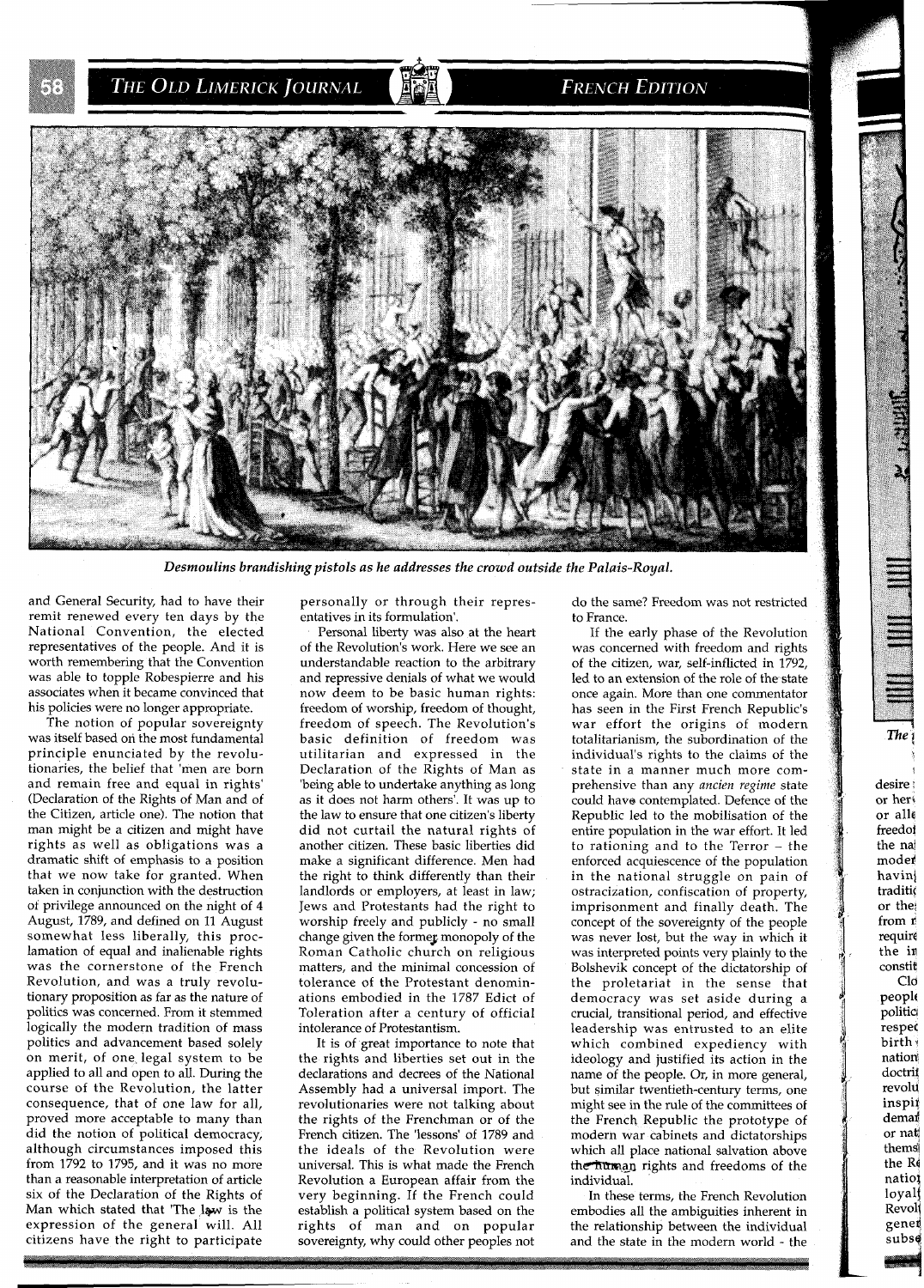

The most famous National Guardsmen were the volunteers from Marseilles who marched on Paris singing their famous song, the 'Marseillaise', which had been composed by Rouget de L7sle. **A** song-sheet illustrates the scene.

desire of the individual to maximise his or her freedom, and the need, perceived or alleged, of the state to limit that freedom in the name of class interest or the national interest, both of which are modern, ideologically based concepts having little or nothing to do with traditional interests like dynastic claims or the whims of rulers, and which, far from resulting from arbitrary decisions, require the force of duly passed laws or the invocation of ideology and/or constitutional provisions.

Closely related to the concept of the people and the nation as legitimising political values was nationalism. In many respects, the French Revolution gave birth to the political doctrine of nationalism and did much to export the doctrine. The nation was adopted by the revolutionary state as a higher value to inspire and coerce as the occasion demanded. It was assumed that peoples or nations throughout Europe could free themselves by adopting the principles of the Revolution, and by substituting the nation for the dynasty as a focus of loyalty. It should be said that the Revolution's concept of nationalism was generous and benign in relation to subsequent examples of nationalist thought. Anyone who accepted liberty and popular sovereignty as the highest values could style himself a French citizen - hence the citizenship conferred on Tom Paine, Priestly and Wolfe Tone. There was none of the cultural, linguistic or racial exclusiveness associated with many subsequent brands of nationalism.

It must also be said that the Revolution promoted nationalism quite unwittingly as Germans, Dutch, Belgians and Spaniards began to feel the presence of the French 'liberators' as a burden in the later 1790s, when French taxation, requisitioning and conscription made more of an impression than political principles and fostered a growing anti-French sentiment which ultimately translated itself into the assertion of native virtues and values within the modern political and administrative structures instituted by the French. Nevertheless, the French Revolution firmly imprinted the notion of national self-determination on the European mind. One has only to consider the number of nation states which adopted the tricolour flag in emulation of the French to appreciate the significance of the Revolution in creating and legitimising what is still probably the

most compelling force in political life in most parts of the world.

It should be said that the French Revolution did not proceed according to a preconceived plan. We should remember that it began as a reform movement. Certainly, the reformers had political ideals, but rarely did circumstances allow them to apply the ideals in a thorough manner, or even to hammer out the practical consequences of the ideals they proclaimed freely in the period before the war. Most of the ideals became assimilated into the general public awareness in the form of slogans the best known of which was, of course, Liberty, Equality and Fraternity. Drawn from Rousseau, Montesquieu, Locke and others, the ideas which animated the Revolution were for the most part the slogans of an age, those of the Enlightenment and the American Independence movement, with a number of interpretations of the English 'Glorious Revolution' of an earlier century. Ultimately, circumstances dictated the course of the Revolution. But this is not to say that slogans and ideals did not play their part. The very vagueness of many of the ideals meant that they were open to a number of interpretations, and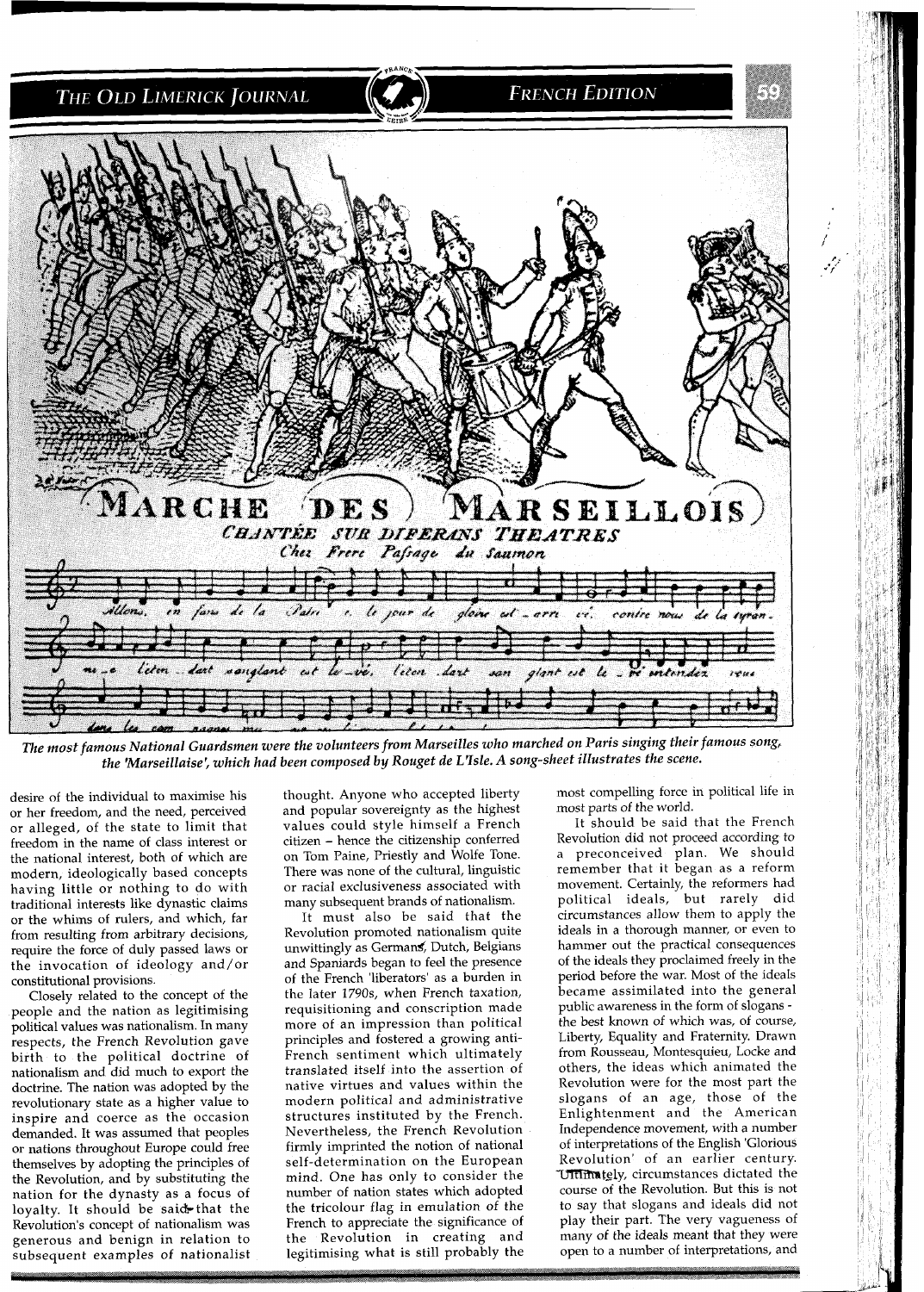## THE OLD LIMERICK JOURNAL

they were indeed interpreted variously, giving rise to profound conflicts about the meaning of liberty and equality. If the better-off citizens stressed liberty, meaning freedom from oppression and a free market economy, the poorer strata of French society sought freedom from hunger and economic insecurity. While the better-off interpreted equality as equal opportunities, irrespective of one's background, and equality before the law, the poorer citizens interpreted it as fair shares for all, particularly during the period of shortages imposed by the war. These different interpretations have marked nineteenth and twentieth century political history in the form of the political ideologies which can trace their origins to one phase or another of the French Revolution.

A fundamental political legacy of the Revolution is the now familiar division between Left and Right. The origins of the terms come from the positions taken in the National Assembly by progressive deputies (to the left of the president's desk) and by conservative groupings (to the right of the president's desk), but the grouping of deputies reflected acceptance of and rejection of the notion of popular sovereignty as the underlying principle of the new regime. Obviously there were shades of Left and of Right. As the Revolution became more radical (and bloody), the Left fragmented and some 'Lefts' became more and more radical while some 'Rights' became more reactionary. There is a clear difference between the political radicalism of a Saint-Just and the economic radicalism of Babeuf, just as there is a difference between the pragmatic opposition to the Revolution of Edmund Burke and the theocratic opposition of Joseph de Maistre. Nevertheless the French Revolution marked the beginning of the division between those who believed in progress and in government as a social contract, the product of rational debate, and those who accepted human nature as flawed and incapable of producing its own laws and organisation without constant reference to tradition, authority and religion.

The most obvious Left wing heir to the Revolution was the democratic republican movement which sought oneman-one-vote and looked for its inspiration to the militants of the Year I1 (1793-94), adopting the red cap of freedom and the pike as its symbols. For much of the nineteenth century, republicans were feared and persecuted by European regimes until these discovered that the introduction of adult male suffrage in the right conditions could be a socially conservative measure, notably after the emergence of socialist movements with social and economic demands.

It would be stretching a point to identify any significant source of socialism in the French Revolution. Revolutionary France was a preindustrial society, and the radical democrats had no notion of collective ownership of the means of production. Certainly, East German, Soviet and French Marxist historians have explored individual radicals with a view to finding forerunners of socialism, but these have proved to be very tenuous forerunners: Jacques Roux, who was condemned by the Jacobin Convention in 1793, was only demanding traditional state intervention on behalf of the needy;<br>François-Noel 'Gracchus' Babeuf Francois-Noel 'Gracchus' Babeuf



*Saint-Just, Robespierre's faithful follower.* 

envisaged in his conspiracy of equals no more than a redistribution of food and goods on the basis of fair shares for all. And how could it be otherwise? Socialism was a response to industrial society even if twentieth-century theorists have applied it to agrarian societies. Nevertheless, the period of mass democracy, of the literal application of popular sovereignty, did much to pave the way for socialist thought.

At the other end of the political spectrum, conservatism owes its formulation as a political ideology to the French Revolution. Edmund Burke was the first of many critics of the abrupt rapture with the inherited past that characterised most aspects of the Revolution's political dimension. He argued that a sudden shift from political received wisdom could lead only to chaos, to the loss of direction and continuity. Burke was one of the more moderate 'right wing' critics of the Revolution. His European counterparts adopted a much more ideologically grounded stance. In general, however, conservatives took the problems of the Revolution to substantiate their feeling that change of any sort should be embarked on cautiously, with constant reference to tradition, certainly not in the arrogant way the French embarked on a total reconstruction of society relying solely on reason.

#### **FRENCH EDITION**

Perhaps the most successful strand political thought to emerge from the French Revolution was liberalism. The entire thrust of 1789 was the emancipation of the individual from corporative, legal and social constraints, Instead of a birth certificate, individual<br>wealth became the qualifying wealth became the examination for political office on the grounds that the acquisition of proper or capital demonstrated an aptitude succeed and conferred on the subject a stake in the social order. All of the Revolution's formal texts betray stress on the primacy of the indivi entrepreneur and property owner. Article 17 of the Declaration of the Rights of Man states that 'property is an inviolable and sacred right'. The constitution of 1791 distinguished between active and passive citizens, that is to say between' property-owners or taxpayers and the rest. The former could participate in politics according to their wealth, while the latter had no role at all. The Le decrees governing the sale of national lands - essentially the ecclesiastical property which the state took over when the Church was dissolved as a corporation - were undertaken in a way which paid no attention to the public<br>good but enabled individual but enabled individual entrepreneurs to make lucrative investments. Chapelier law of July, 1791, created conditions for a free market, and

With the brief exception of the Year I1 (1793-94) when, in order to further the war effort and to defeat counterrevolution, controls were imposed on prices, the Revolution encouraged the economically greedy and politically ambitious, putting individual success above the common good, at the same time conscripting the common people in defence of a regime which benefited only a fraction of the population. Even the Jacobin constitution of 1793, promulgated and then set aside for the duration of the war effort - and never implemented - declared the right to property to be sacred and inalienable, only to be interfered with in the case of extreme national danger, and then to be compensated appropriately. The only brake on greed was the mealy-mouthed exhortation in article six: 'Do not treat another as you would not wish to be treated yourself. *Ne fais* pas *a un autre ce que tu ne veux pas qu'il te soit fait.* History has demonstrated amply that such utilitarian exhortations never prevented liberals from setting aside the 'rights' of others, most notable, perhaps, in the name of economic liberty.

In purely political terms, the liberal strand represents what the men of 1789 sought: political participation for the capable middle classes, a constitutional regime reflecting the American slogan of 'no taxation without representation'. It had the advantage of excluding from political life both the old privileged classes and the dangerous popular

classes, success sentimi constiti tailor-n dispens cosmopi In WI the mos political been a econom has flou variety Conser Kingde  $Fáil/P<sub>1</sub>$ Republi **Besic** traditio French politica press, pressur meetin public spectat day's se in tern who progre networ Constit Popula from th the caft Increa People audien fellow Lobby becam techni

exploi